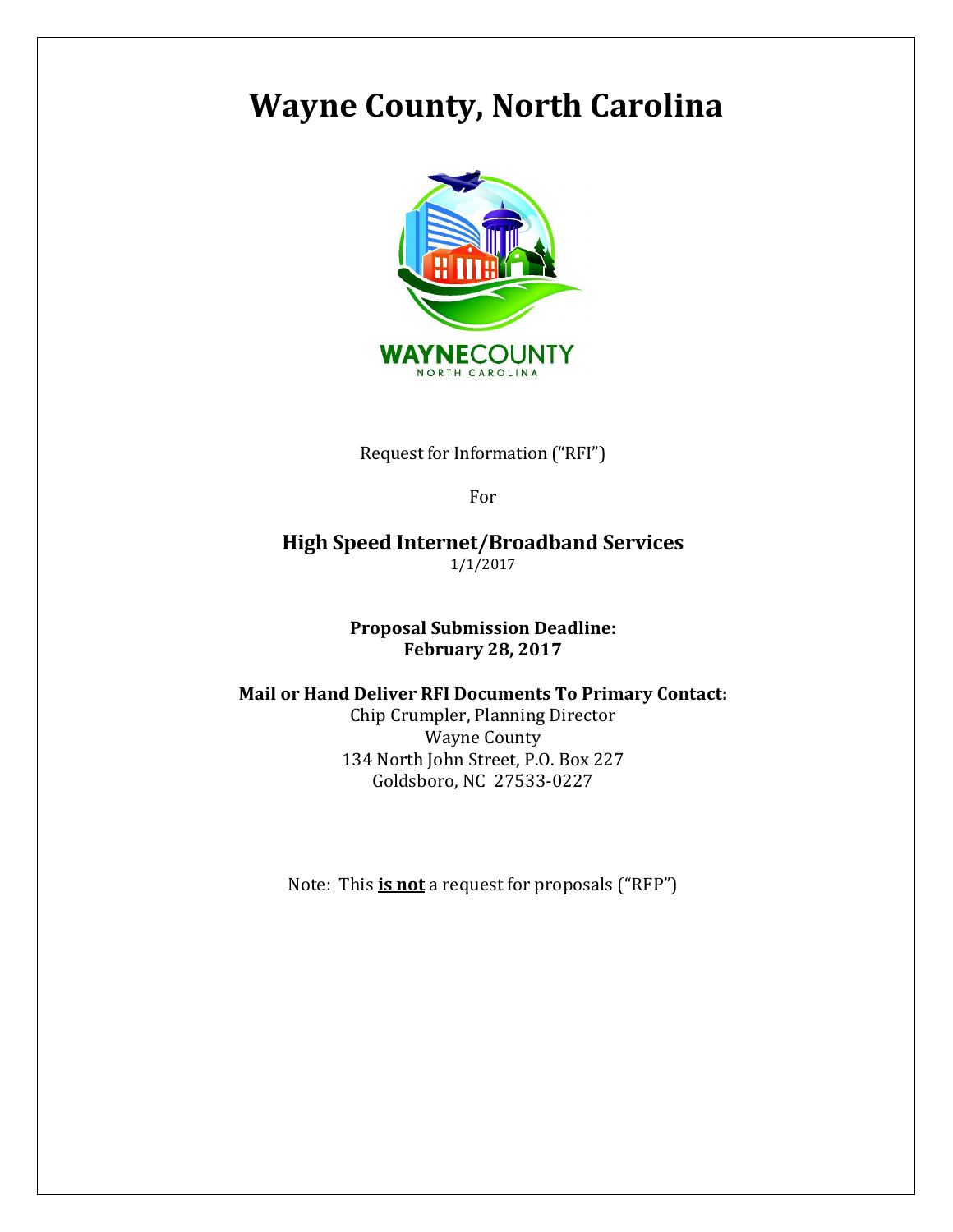#### REQUEST FOR INFORMATION

SUBJECT: High Speed Internet/Broadband Service Expansion or Delivery

INQUIRIES: All inquiries or questions must be directed to Chip Crumpler, Wayne County Planning Director, 919-731-1650, or email chip.crumpler@waynegov.com

Questions must be received no later than **February 15, 2017.** If a determination is made that a clarification or change to the RFI document is required, a written addendum will be posted on the appropriate sections of the websites of the Issuers. Respondents are responsible for obtaining all RFI updates.

Responses must be delivered at the following address no later than 5:00 pm EST on February 28th, 2017.

Attn: Chip Crumpler, Planning Director Wayne County 134 North John Street, P.O. Box 227 Goldsboro, NC 27533-0227

Submit one (1) hard copy and one (1) electronic copy (via email to chip.crumpler@waynegov.com) of your response including any product literature or data. Submittals must labeled:

"RFI for High Speed Internet/Broadband Service Expansion or Delivery"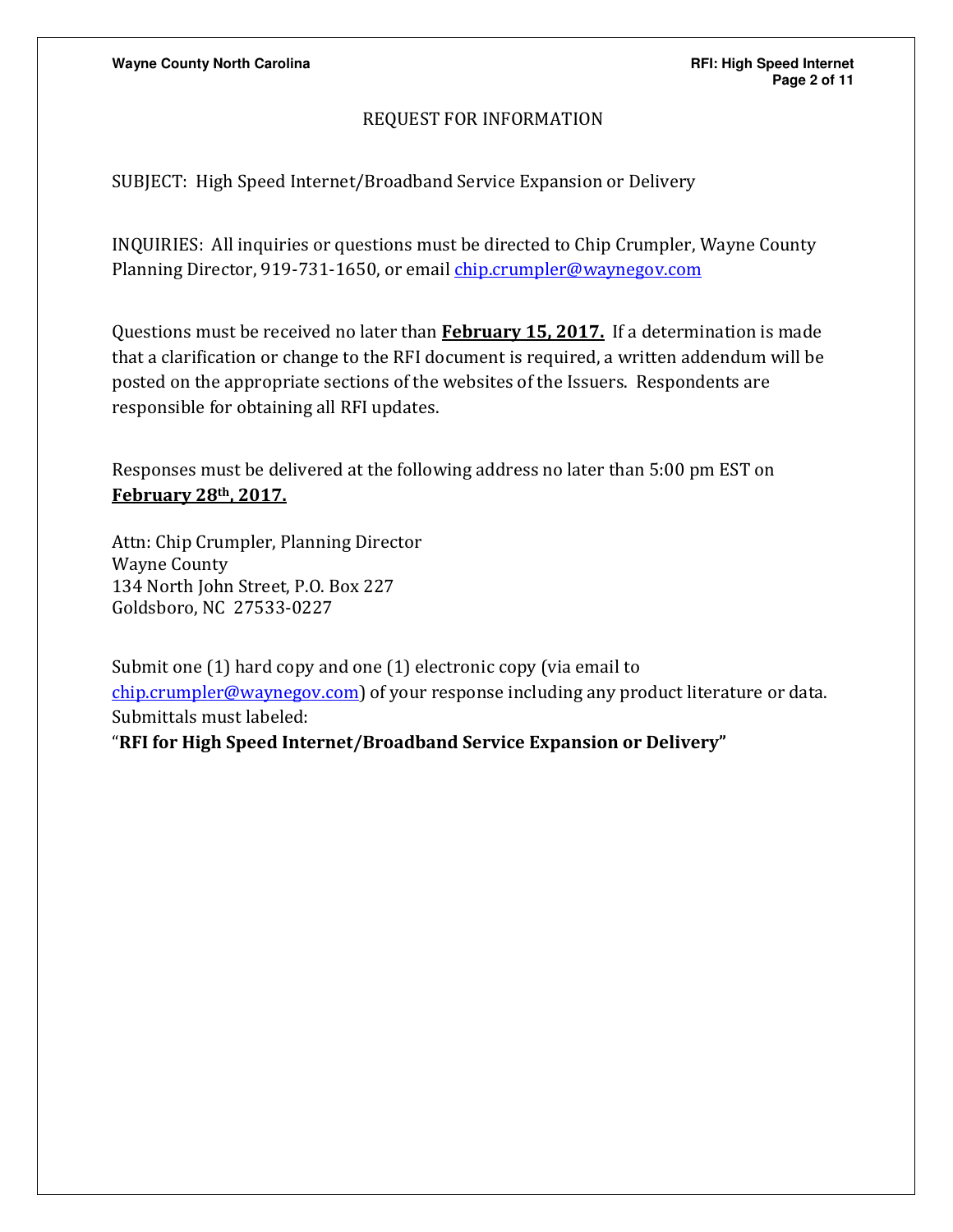# **Table of Contents**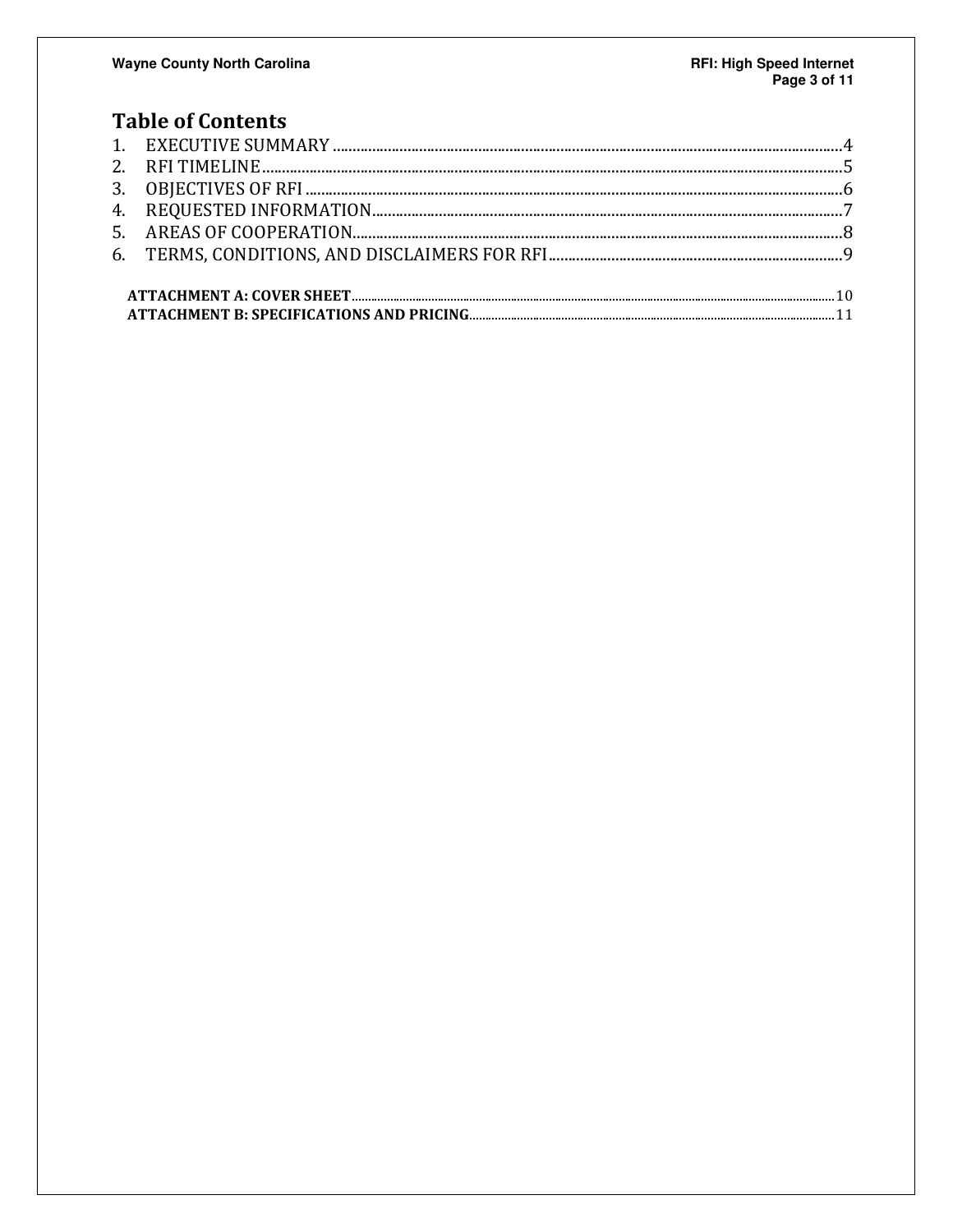#### 1. EXECUTIVE SUMMARY

The County of Wayne and its Board of Commissioners have been working with a group of concerned residents and the North Carolina Information Technology's Broadband Infrastructure Office ("NC BIO") to find alternatives to improve Internet service around the County. This is a summary of the accomplishments of this workgroup.

The County has recognized the importance of access to high speed internet service. In an effort to gauge internet satisfaction an online survey was created and made available for 60 days. Paper copies of the survey were provided at all County libraries, the Tax office and the Planning Department. Notices of the surveys were sent through the public school system reaching 19,000 students. Advertisements of the survey were made in local newspapers, radio, and television and through social media outlets.

The survey received a total of 678 responses.

- 86.2 percent of the respondent households have internet service, 13.8% do not.
	- $\circ$  Of the ones that don't 58.1% say that no company will provide service.
	- o 23.7% say they can't afford it.
- 65% have a wired service while 23% rely on wireless or cellular.
- 59% are not satisfied with their internet, 41% are satisfied.
- 72% say speed was the #1 answer for dissatisfaction, cost was #2, and reliability was #3.
- 69% found the internet service too slow for streaming live video content, #2 was general browsing, followed by #3, loading of webpages frequently needed.
- 30% of the responses said they would be willing to pay up to \$50/month for internet, 26% said up to \$25/month and 12% would be willing to pay up to \$75/month.
- 83% of the responses agreed to allow their information to be used in an effort to identify service solutions.

Wayne County, hereinafter referred to as "County," issue this Request for Interest ("RFI") to gather ideas and interest from service providers of High Speed Internet/Broadband (hereafter "Internet") services for affordable, reliable high speed Internet access for residential, business, and government constituents throughout the County.

This RFI is intended to outline the market opportunity and invite interested providers to submit their ideas for new or expanded service delivery in Wayne County. This process is one of many steps that the County is taking to help unserved and underserved areas throughout the county.

The County seeks ideas and interest from respondents on how to achieve the sole object to provide high speed internet/broadband service in underserved or unserved areas throughout the county. High speed internet/broadband service can include but not limited to the deployment of a fiber-to-the-home solution, fixed wireless solution, or some other type of last mile solution. Interested parties should provide information on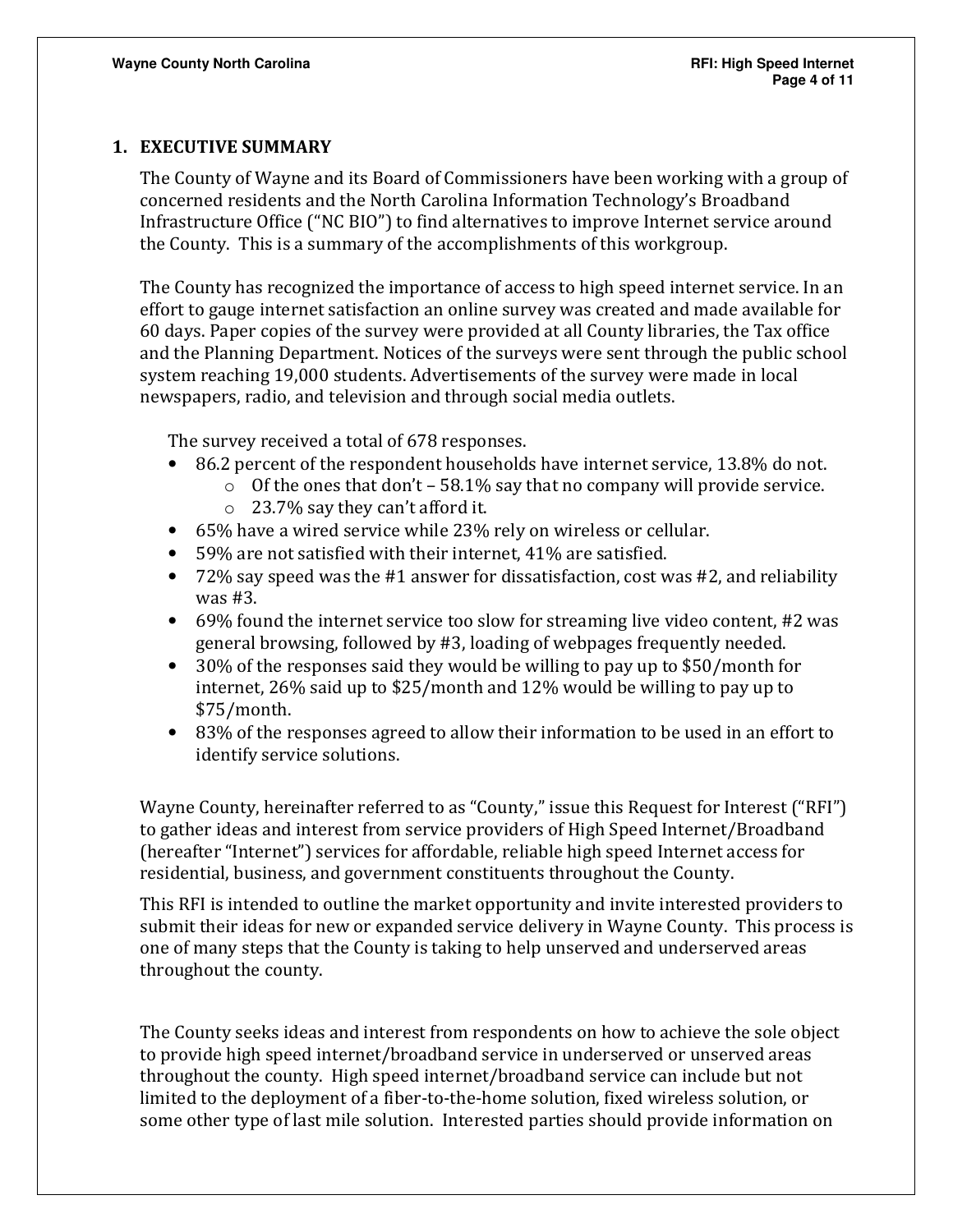how its services can meet the FCC's broadband benchmark speeds of 25 megabits per second (Mbs) for downloads and 3 Mbs for uploads

(https://apps.fcc.gov/edocs\_public/attachmatch/DOC-331760A1.pdf) or provide information as to how your advertised speeds can meet the broadband speed guide provided by the FCC (https://www.fcc.gov/reports-research/guides/broadband-speedguide).

**Note:** The County welcomes responses to this RFI from ALL interested or potentially interested parties. Since this is **only** to solicit preliminary interest and ideas, this RFI should not be interpreted as an invitation for bids or request for proposals. For the purposes of this RFI, the terms "respondent", "providers", "vendor" mean an entity or entities submitting a written response to this RFI.

### 2. RFI TIMELINE

#### A. Important Dates

| Publish RFI                                | <b>January 1, 2017</b>   |
|--------------------------------------------|--------------------------|
| Deadline for Questions                     | <b>February 15, 2017</b> |
| Responses Due by 5:00 pm                   | <b>February 28, 2017</b> |
| Review of responses completed by<br>County | March 15, 2017           |

#### B. Contact for questions and information requests

All general communications regarding the RFI or requests for additional information should be directed to:

Attn: Chip Crumpler, Planning Director Wayne County 134 North John Street, P.O. Box 227 Goldsboro, NC 27533-0227

# C. Further Process

Wayne County will evaluate the information gathered through this RFI process and make a determination on whether to proceed with a formal request for proposals (RFP) related to the deployment of high speed internet/broadband services.

An electronic copy may be downloaded from www.waynegov.com

Access to County data for the identification of demand and assets is available by request.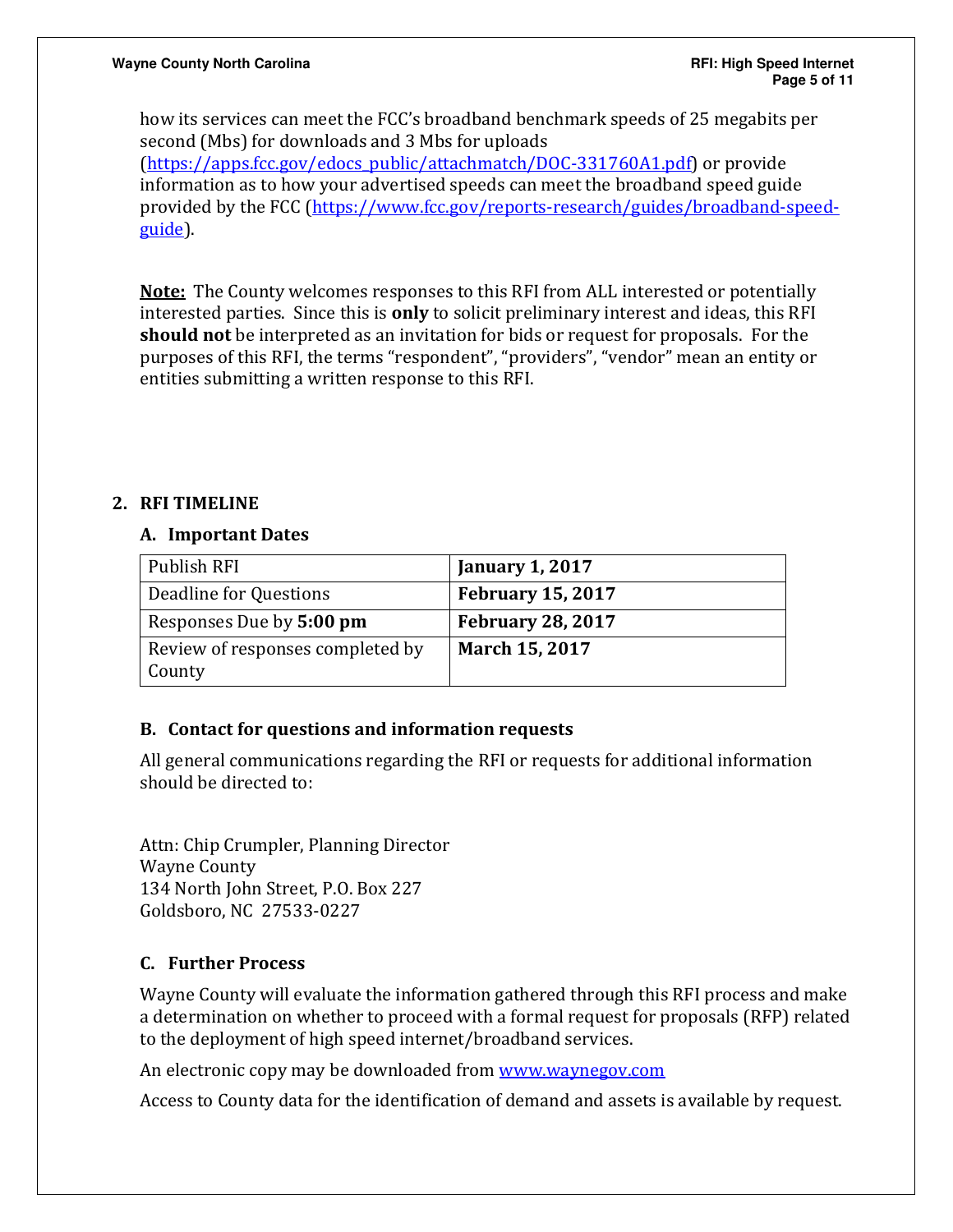Any amendment or addendum to this RFI is valid only if issued in writing by the Wayne County.

Any changes in the process or updates to the schedule above will be posted on the websites of the County.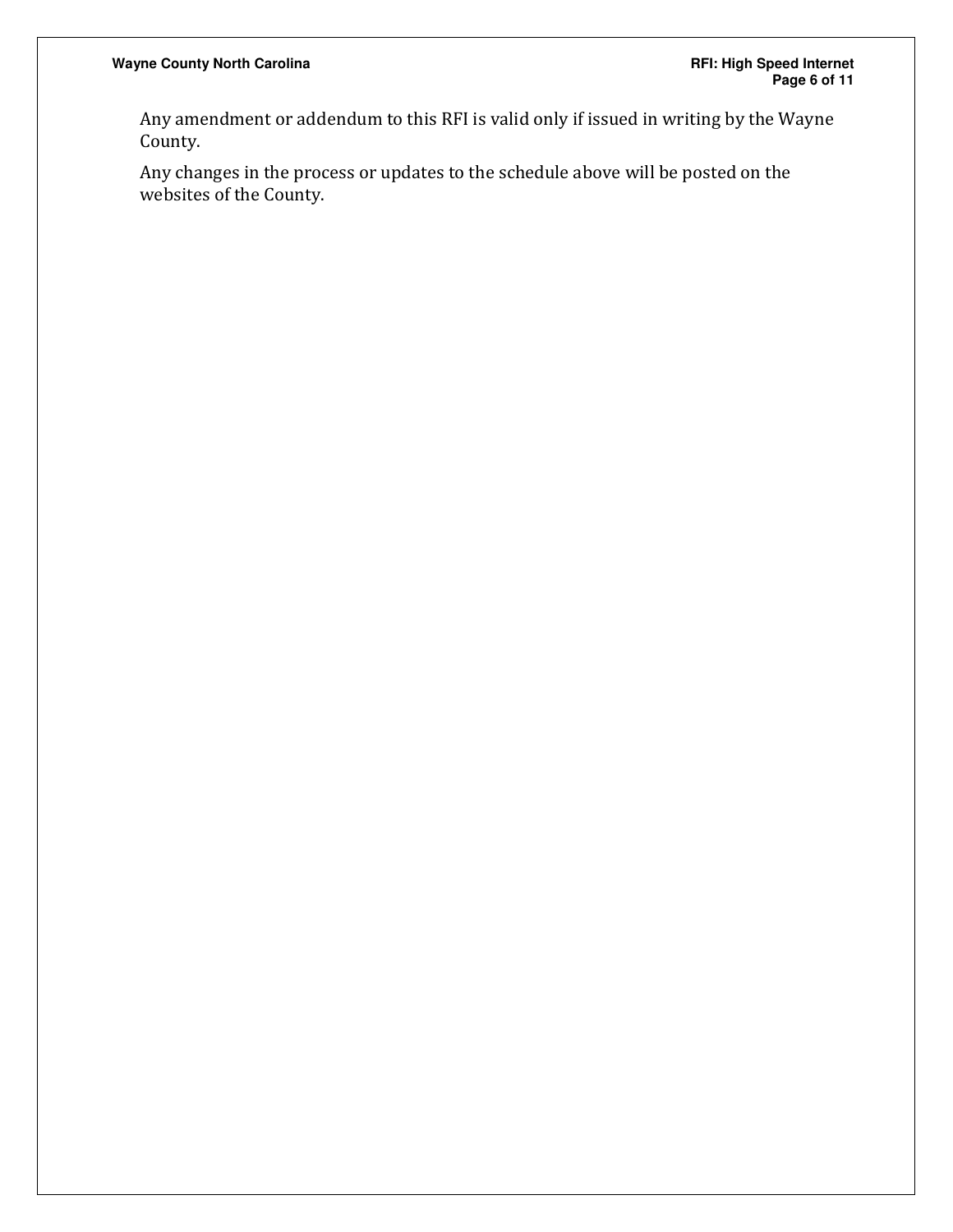# 3. OBJECTIVES OF RFI

Located in the coastal plain region of eastern North Carolina, Wayne County is a strategic business location boasting a skilled workforce, an excellent transportation system with access to national markets and a strong economy that supports our region's diverse industries. Rich in history and full of modern amenities at a low cost of living, Wayne County is also a great place to live and rear a family.

Wayne County has four key industry sectors that are important to our community such as advanced manufacturing, aerospace & defense, agriculture & business, and the automotive industry. Quality education at all levels is a top priority in Wayne County. Our local and regional institutions pride themselves in preparing students who are job-ready. From a comprehensive public school system through higher education and ongoing professional training, Wayne County is committed to providing quality education for our residents and businesses. Wayne County offers a variety of housing options to meet every lifestyle and budget. The following graph provides a snapshot of the housing data in the County.

#### Housing Data

| <b>Housing units</b>                                             | 53,213 |
|------------------------------------------------------------------|--------|
| <b>Homeownership rate</b>                                        | 60.7%  |
| Housing units in multi-unit structures                           | 13.7%  |
| Median value of owner-occupied housing units 2009-2013 \$108,600 |        |
| <b>Households 2009-2013</b>                                      | 47,330 |
| Persons per household                                            | 2.54   |

All of these factors contribute to Wayne County's RFI for an Internet solution that will serve residents, business and governments throughout the County. Because areas of Wayne County are currently underserved or have no internet service, Wayne County wishes to obtain access to high quality Internet access at the benchmark speed by the FCC (see https://www.fcc.gov/document/fcc-finds-us-broadband-deployment-not-keeping-pace) for its citizens and to encourage economic development.

The County is relying on the private sector and seeking last mile internet service providers to provide Internet to connect and serve the underserved or unserved rural areas of the County. A county-wide solution is optimal; however, it is understood that certain areas could potentially be chosen as a pilot for providers that do not have an existing footprint in the County. Incumbent providers are strongly encouraged to provide information as to proposed or future deployment in the identified unserved and underserved areas of the County.

The County believes that increased deployment of affordable broadband services is key to fostering innovation, drive job creation, and stimulate economic growth. Respondents to this RFI should provide options or recommendations to provide service to unserved or underserved areas.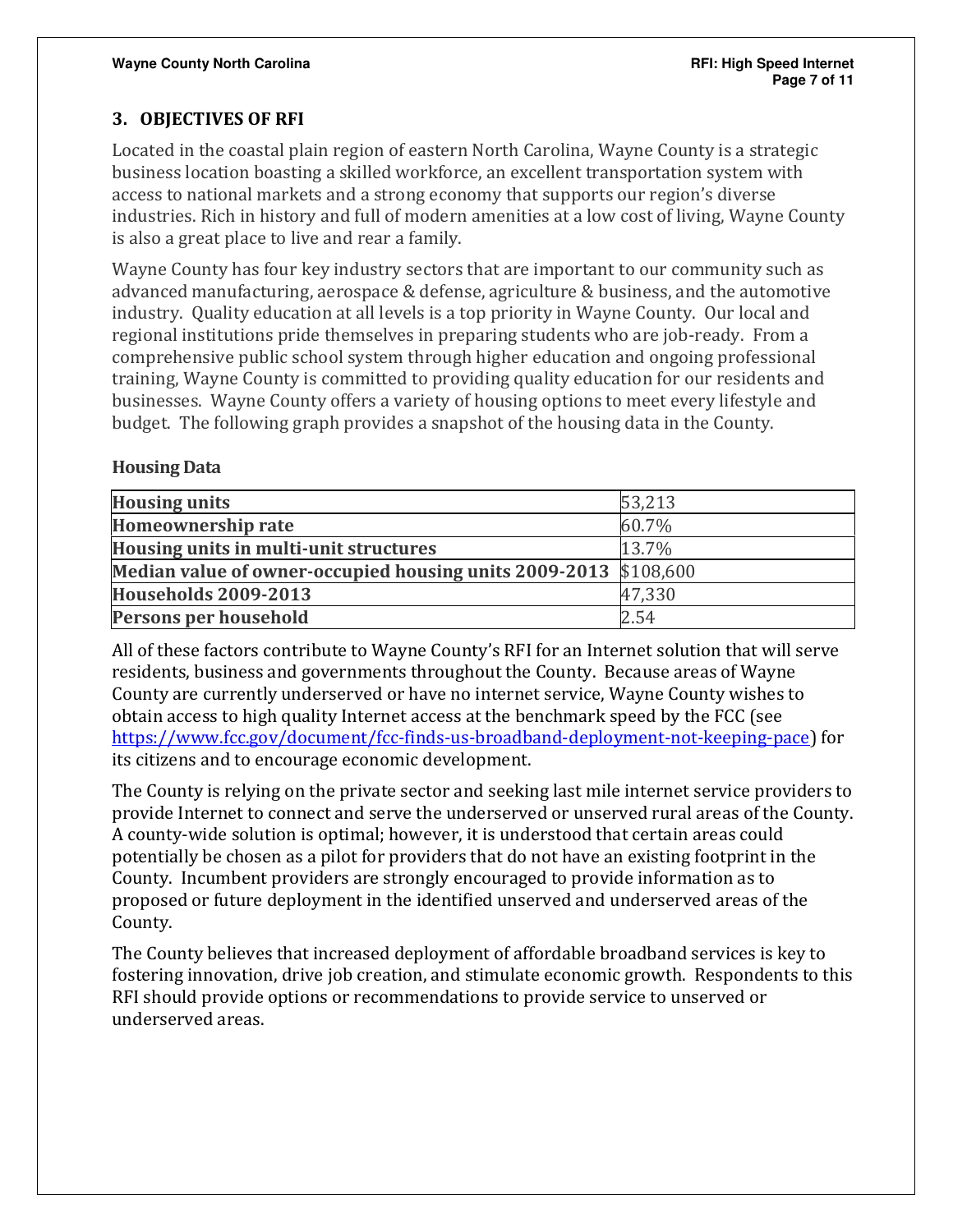#### 4. REQUESTED INFORMATION

#### 4.1. Cover Sheet (Attachment A)

- 4.1.1. Provide the full legal name of the Provider. Provide specific information concerning the agency, including: the agency's legal name and type of entity
- 4.1.2. The cover sheet must be signed by an owner, corporate officer, or agent authorized by the Provider.
- 4.1.3. The names of all principals of the Provider must be disclosed on the cover sheet; specifically, all persons who have an equity interest in the Provider organization and/or hold a senior leadership position in the Provider organization.

#### 4.2. Previous Experience

- 4.2.1. Identify your previous experience in providing Internet services and broadband content in other markets
- 4.2.2. Customer segments served
- 4.2.3. Services and content offered, including pricing and contract terms
- 4.2.4. Customer Service capabilities and Technical Support practices, including service standards
- 4.2.5. Identify three references (names and contact information) who are familiar with your previous experience as a service provider

#### 4.3. Preliminary proposal for Internet service and broadband content you would offer in the Wayne County market

- 4.3.1. Provide a detailed preliminary description of Internet service and broadband content you would propose to offer in the Wayne County market
- 4.3.2. What customer segments would you serve?
- 4.3.3. What services and content would you offer to various customer segments, including pricing and contract terms?
- 4.3.4. What Customer Service and Technical Support would you offer?
	- 4.3.4.1. How and where would you staff this?
	- 4.3.4.2. What service standards would you provide?

#### 4.4. Other information, advice, or counsel you would offer to Wayne County with respect to this project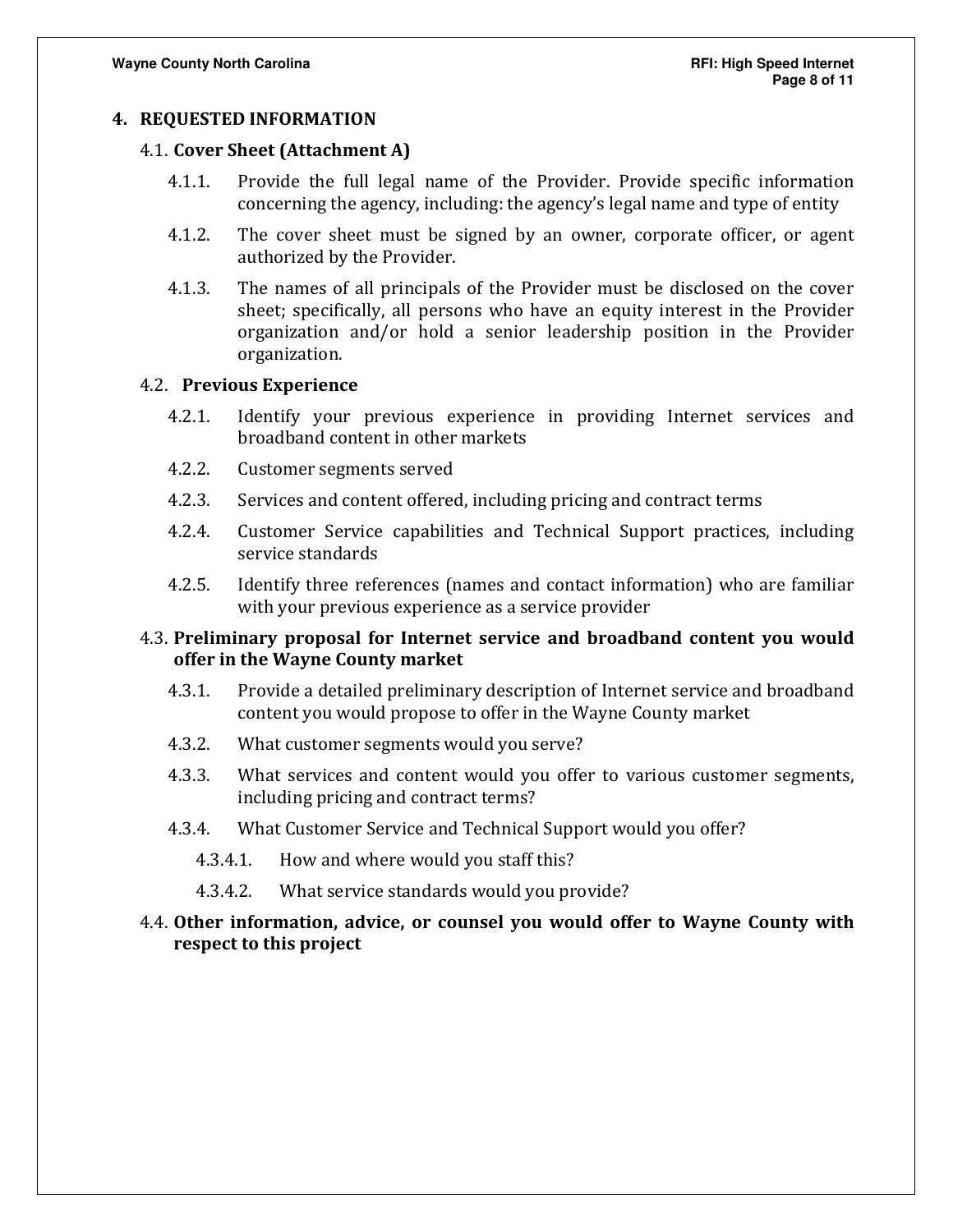# 5. AREAS OF COOPERATION

To the extent not covered in previous responses, this section highlights ways that the County could cooperate with respondents to improve the business case for proposed solutions. We encourage respondents to be creative and suggest other types of partnerships or business opportunities of interest

Specifically, this section could include:

1. Resources and facilities: Explanation of need for access to community assets and resources. Respondents should also address the relative importance and impact of variations in terms or more flexibility with respect to accessing the following types of community assets, facilities, and policies:

a. Pole Attachments

b. Utility conduits

c. Dark fiber

d. Backhaul or ISP partnerships involving local, statewide or regional fiber assets

- e. Public Rights of Way
- f. Undergrounding policies

g. Other community assets, facilities (including radio towers) or policies not specifically mentioned above

2. Regulatory environment: Description of any rules or regulations at the federal, state or local level that could impact the feasibility or underlying economics associated with the proposed solutions. Responses should also include an explanation of any forms of proposed regulatory relief, including streamlined permitting, which could improve the economic case for the business models or network solutions proposed or for other network solutions that respondents considered but dismissed due to existing regulations and their effect on economic viability of such proposal.

3. Contracting issues: Explanation of any material considerations or expectations that respondents have with respect to any of the following issues likely to be negotiated during any future Requests for Proposal:

a. Intellectual property

b. Insurance c. Indemnities

d. Warranties

e. Dispute resolution

f. problems with current providers if any.

g. Other contracting issues not specifically listed above

4. Other partnership or revenue opportunities: Discussion of any other types of partnerships or working relationships between respondents and Supporters which could improve the business case for respondents to partner with one or more Supporters. For example, a company may work with universities and the surrounding communities to develop partnerships that allow the company to deliver voice, video and data services, and/or to pilot cutting-edge new products, recruit new employees, or enter branding and marketing agreements.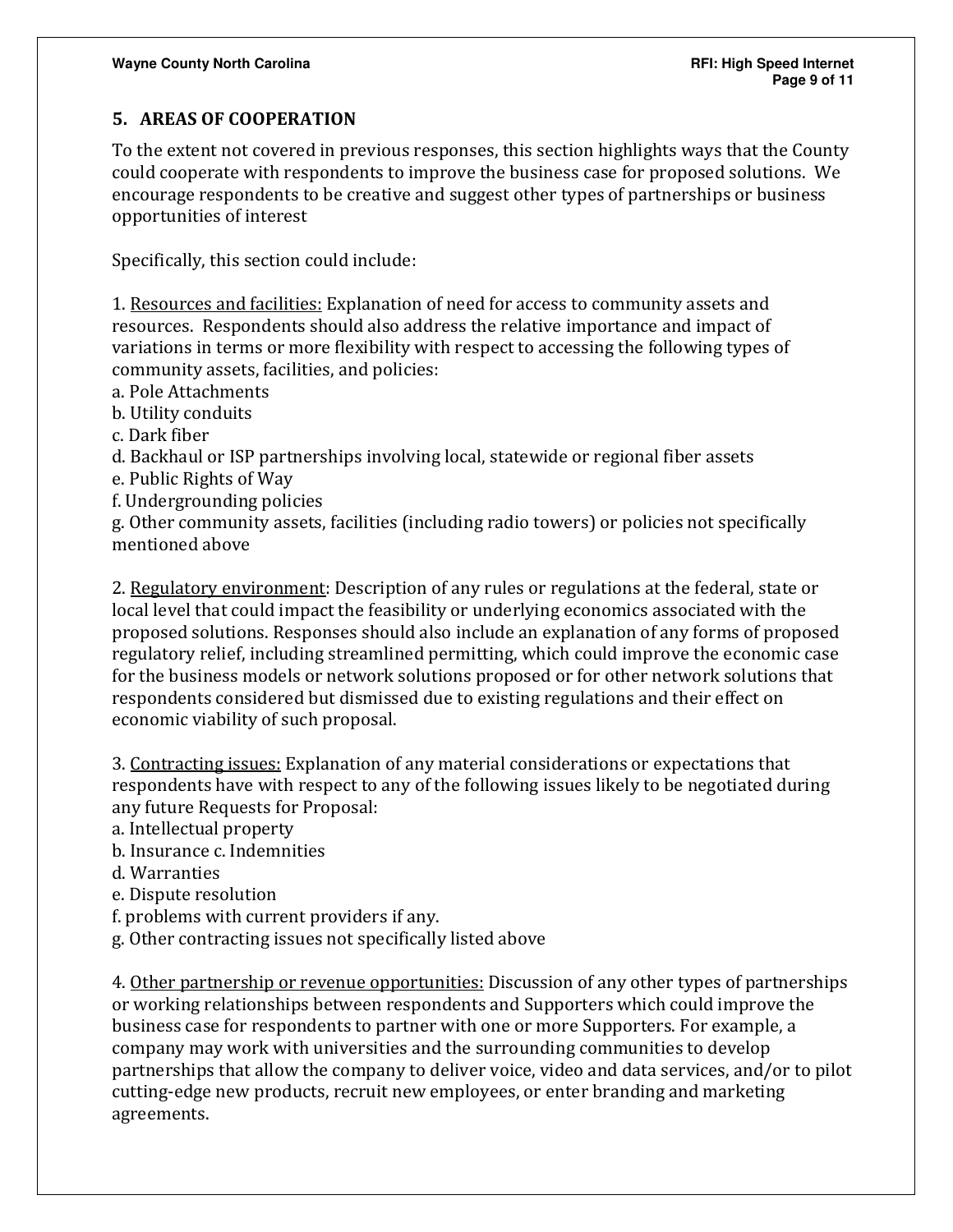#### 6. TERMS, CONDITIONS AND DISCLAIMERS FOR RFI

Responses to this RFI become the exclusive property of the County. All documents submitted in response to this RFI may be regarded as public records and may be subject to disclosure. This RFI is issued solely for information and planning purposes and does not constitute a solicitation. No material submitted in response to this RFI will be returned. Respondents are solely responsible for all expenses associated with responding to this RFI.

#### 1. Confidentiality

All submissions are subject to the North Carolina Public Records Law. To the extent that respondents desire to submit proprietary information to the County, the County represents that it will use all reasonable efforts to claim available exemptions under the NC Public Records Law (NCPL), and will notify the affected respondent if an NCPL request is received in connection with that proprietary information. The respondent will be given an opportunity to seek court action to prevent release of information. All materials that the respondent believes are proprietary MUST be labeled "CONFIDENTIAL." The County cannot guarantee that its efforts to claim available exemptions will be successful and the County may be required to disclose the respondent's information, even that which is labeled proprietary, privileged and/or confidential.

#### 2. Incurred Costs

The County will not be liable in any way for any costs incurred by respondents in replying to this RFI, including, but not limited to, costs associated with preparing the response or participating in any site visits, demonstrations, conferences or oral presentations.